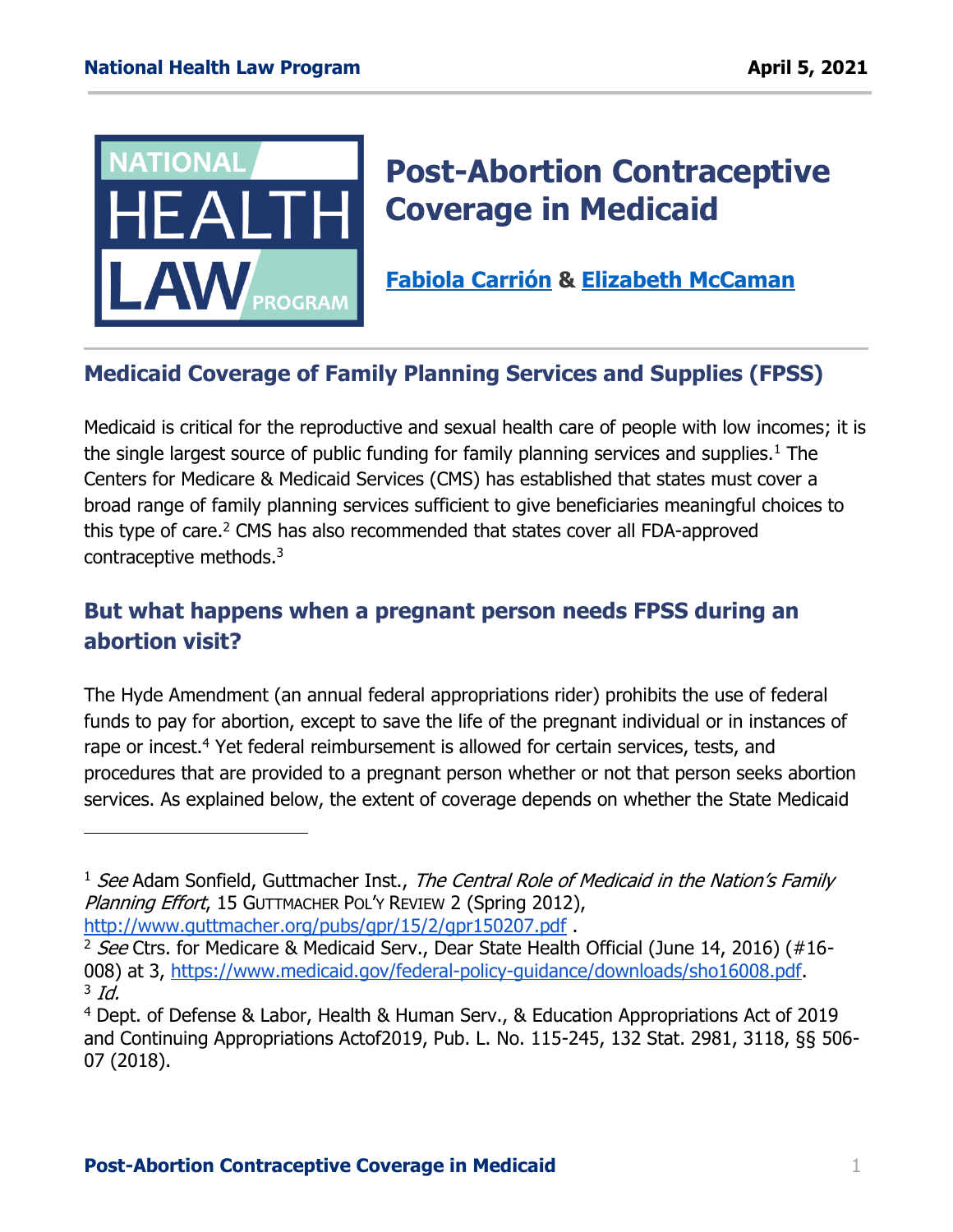Plan covers these ancillary services and whether these services are affiliated with the noncovered abortion.<sup>5</sup>

The CMS State Medicaid Manual provides informational and procedural material needed by the States to administer the Medicaid program.<sup>6</sup> The Manual explicitly lists the abortion-related services for which federal funding is not available:

- physician/surgical charges for performing the abortion including pre- and post-operative care and visits related to performing the abortion;
- hospital or clinic charges associated with the abortion including the facility fee for any potential use of an operating room, supplies and drugs necessary to perform the abortion and charges associated with routine, uncomplicated pre- and post-operative visits by the patient;
- physician charges for administering the anesthesia necessary to induce or perform an abortion;
- drug charges for medication usually provided to or prescribed for the patient who undergoes an uncomplicated abortion (including routinely-provided oral analgesics and antibiotics to prevent septic complication of abortion and Rho-GAM); and
- charges for histo-pathological laboratory tests performed routinely on the extracted fetus or abortion contents.<sup>7</sup>

The preceding services may be covered by the states, but they cannot be covered with federal Medicaid funds.

In addition, the CMS State Medicaid Manual identifies the services that must be available to pregnant individuals "regardless of whether [they were] seeking an abortion," including:

● pregnancy tests that would have been performed whether or not the individual was seeking an abortion;

 $\overline{a}$ 

<sup>&</sup>lt;sup>5</sup> Ctrs. for Medicare & Medicaid Serv., STATE MEDICAID MANUAL § 4432(B), [https://www.cms.gov/Regulations-and-Guidance/Guidance/Manuals/Paper-Based-Manuals-](https://www.cms.gov/Regulations-and-Guidance/Guidance/Manuals/Paper-Based-Manuals-Items/CMS021927)[Items/CMS021927.](https://www.cms.gov/Regulations-and-Guidance/Guidance/Manuals/Paper-Based-Manuals-Items/CMS021927)

 $^6$  *Id.* FOREWORD, 1.

<sup>&</sup>lt;sup>7</sup> Id. § 4432(B).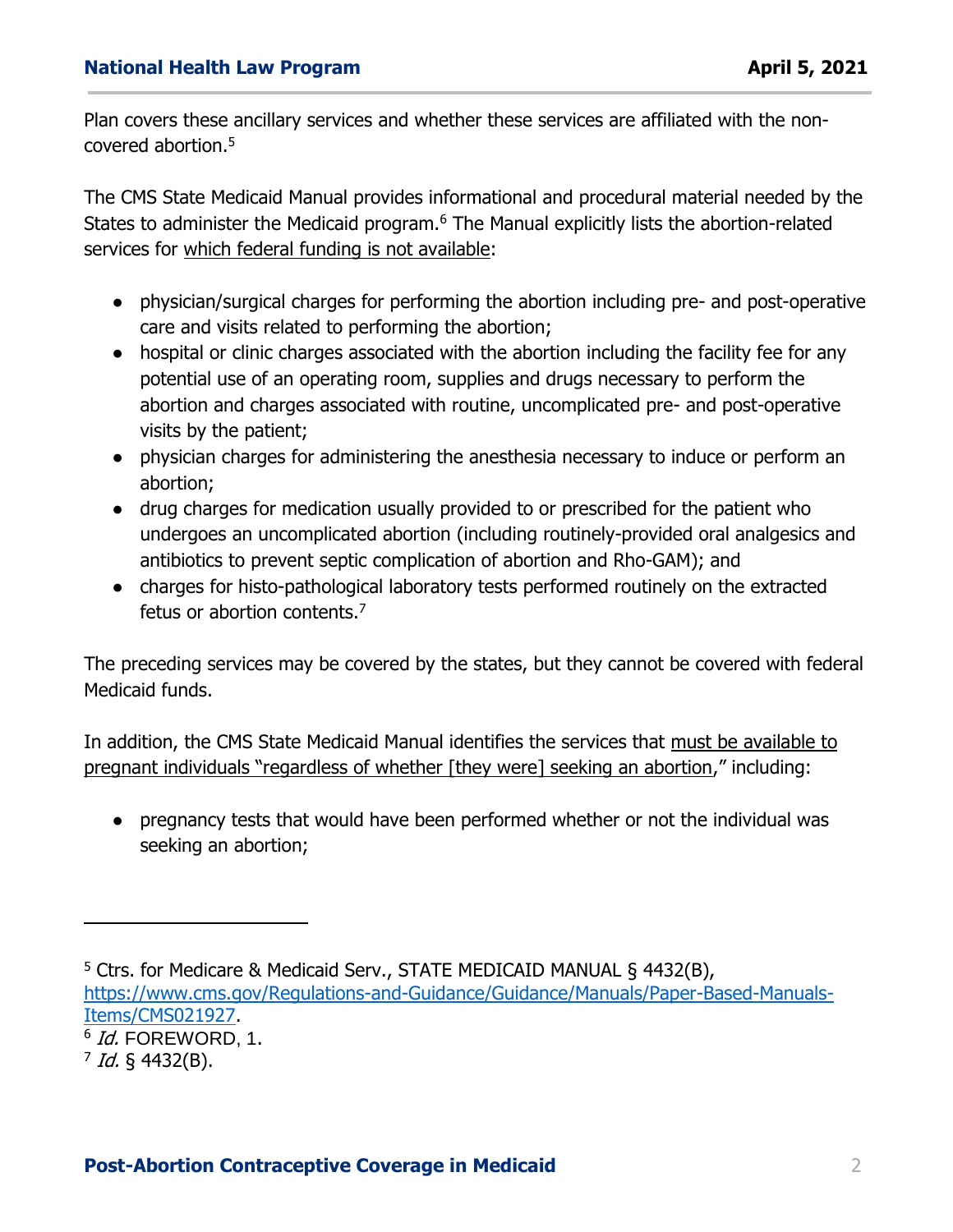#### **National Health Law Program April 5, 2021**

- tests to identify sexually transmitted infections (such as [but not exclusively] chlamydia, gonorrhea, and syphilis);
- laboratory tests routinely performed on a pregnant patient, such as pregnancy tests, pap smears, and urinalysis; and
- family planning.<sup>8</sup>

Any pregnant person, regardless of whether they continue or terminate their pregnancy, can receive contraceptive services because they are part of the definition of pregnancy-related services and not related to abortions.

Lastly, the CMS State Medicaid Manual states that Medicaid providers must distinguish between different services, some of which can be paid for by Medicaid and some which cannot, if they occur in a single visit. It establishes, "When multiple procedures are performed during a single hospital stay or clinic visit, you must distinguish between costs attributable to an abortion or other procedure matched at the [Federal Medical Assistance Percentage], and those attributable to a family planning service."<sup>9</sup> Therefore, it is clear that a family planning service, such as contraceptive counseling or device insertion, can be covered by Medicaid when performed during a single hospital or clinic visit if the services are distinguished.

Still, receiving appropriate reimbursement and payment for these services during an abortion visit can be challenging. Payers may have policies that deny or lower reimbursement for an additional procedure provided on the same day as an abortion.<sup>10</sup> For this reason, advocates nationwide have worked with their states to improve Medicaid coverage for same-day, postabortion contraceptive services. These efforts typically amend the State Plan Amendment to unbundle payment for certain providers and facilities, including hospitals, freestanding clinics, and ambulatory surgical centers.

 $\overline{a}$ 

<https://larcprogram.ucsf.edu/immediate-post-abortion> (last visited Mar.16, 2021).

 $^8$  Id.

<sup>&</sup>lt;sup>9</sup> Id. § 4432(B)(3). The Federal Medical Assistance Percentage, or FMAP, is the reimbursement rate each state receives to cover the federal government's share of the state's Medicaid program costs. The FMAP varies between 50 and 77 percent for Medicaid costs generally, but is 90 percent for Medicaid family planning services and supplies. See 42 U.S.C. § 1396b(a)(5).  $10$  See U, of Cal. San Francisco, *Immediate post-abortion*,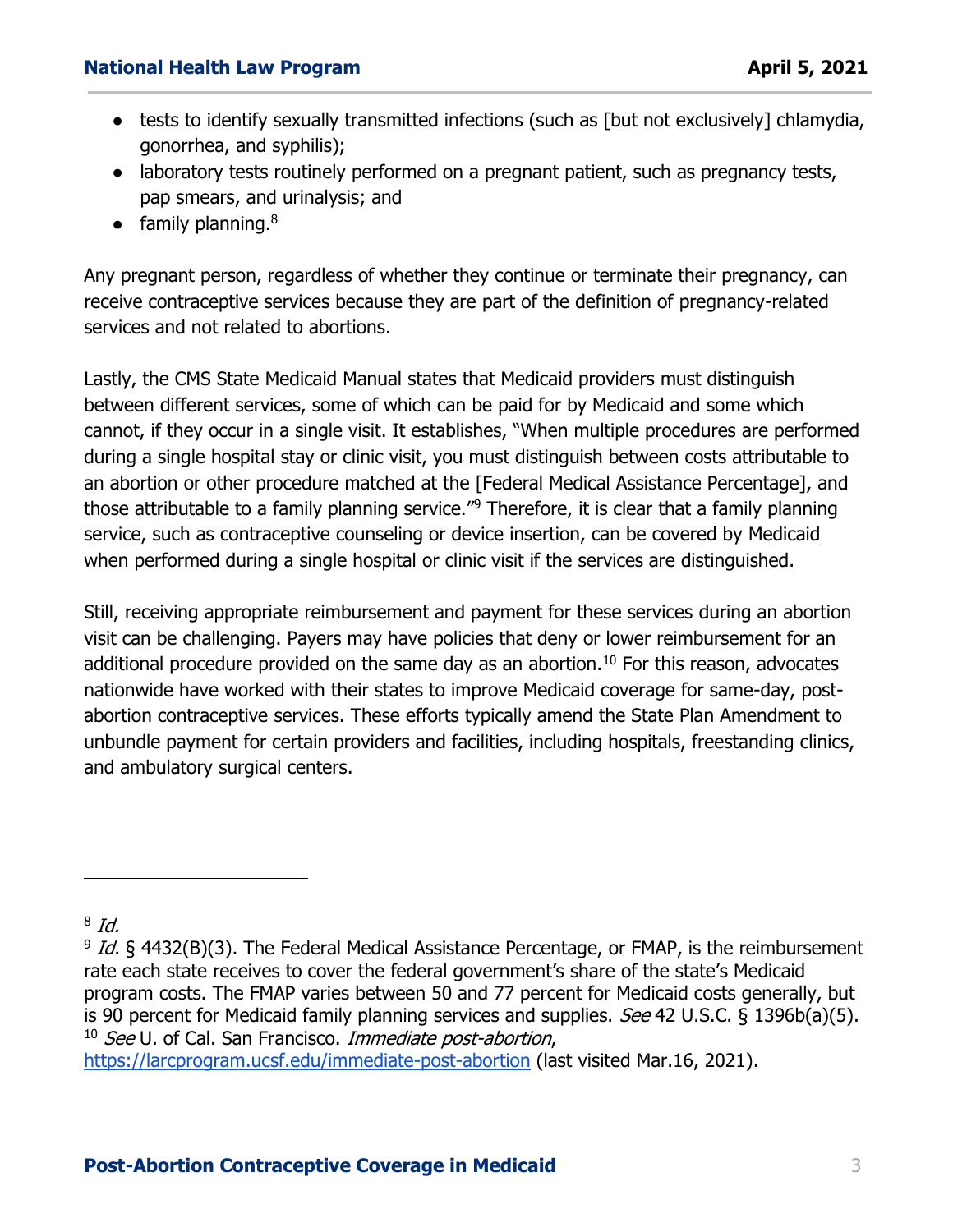#### **State Examples<sup>11</sup>**

A few states explicitly cover contraceptive services at the same time as abortion services.

### New York

In 2013, the New York State Department of Health submitted two Medicaid state plan amendments to CMS to pay for same-day, immediate post-abortion Long Active Reversible Contraceptives (LARC) administration in freestanding clinics, ambulatory surgical centers, and outpatient hospital services. CMS approved these changes in 2017.<sup>12</sup>

#### North Carolina

 $\overline{a}$ 

CMS approved a State Plan Amendment to add diagnosis related groups (DRGs), a system of classification for hospital inpatient services, for LARC payment.<sup>13</sup> The added specifications, which went into effect October 2018, include codes for LARC after abortion, caesarian delivery, vaginal delivery, and ectopic pregnancy.<sup>14</sup>

#:13-0044 (Sept. 1, 2017),

[https://www.health.ny.gov/regulations/state\\_plans/status/non-inst/approved/docs/app\\_2017-](https://www.health.ny.gov/regulations/state_plans/status/non-inst/approved/docs/app_2017-09-01_spa_13-44.pdf) [09-01\\_spa\\_13-44.pdf.](https://www.health.ny.gov/regulations/state_plans/status/non-inst/approved/docs/app_2017-09-01_spa_13-44.pdf)

[center/Medicaid-State-Plan-Amendments/Downloads/NC/NC-17-0010.pdf.](https://www.medicaid.gov/sites/default/files/State-resource-center/Medicaid-State-Plan-Amendments/Downloads/NC/NC-17-0010.pdf)

<sup>&</sup>lt;sup>11</sup> While LARCs are highly effective contraceptive methods, we acknowledge the global history of coercive practices related to contraception. Black, Indigenous, and other people of color as well as people with disabilities have been particularly targeted in these practices, which we unequivocally denounce.

<sup>&</sup>lt;sup>12</sup> See Ctrs. for Medicare & Medicaid Serv., State Plan Amendment - N.Y. (SPA) #:13-0039 (Nov. 19, 2017), [https://www.health.ny.gov/regulations/state\\_plans/status/non](https://www.health.ny.gov/regulations/state_plans/status/non-inst/approved/docs/app_2017-11-29_spa_13-39.pdf)[inst/approved/docs/app\\_2017-11-29\\_spa\\_13-39.pdf;](https://www.health.ny.gov/regulations/state_plans/status/non-inst/approved/docs/app_2017-11-29_spa_13-39.pdf) State Plan Amendment - N.Y. (SPA)

<sup>&</sup>lt;sup>13</sup> See Ctrs. for Medicare & Medicaid Serv., State Plan Amendment - N.C. (SPA)  $\#$ :17-0010 (Nov. 15, 2017), [https://www.medicaid.gov/sites/default/files/State-resource-](https://www.medicaid.gov/sites/default/files/State-resource-center/Medicaid-State-Plan-Amendments/Downloads/NC/NC-17-0010.pdf)

<sup>&</sup>lt;sup>14</sup> See N.C. Medicaid Div. of Health Benefits, N.C. Medical Bulletin (Oct. 2018), [https://files.nc.gov/ncdma/documents/files/Medicaid-Bulletin-2018-10.pdf;](https://files.nc.gov/ncdma/documents/files/Medicaid-Bulletin-2018-10.pdf) Clarification on Billing for Long Acting Reversible Contraceptives (LARCs) (Jan. 24, 2019), [https://medicaid.ncdhhs.gov/blog/2019/01/24/clarification-billing-long-acting-reversible](https://medicaid.ncdhhs.gov/blog/2019/01/24/clarification-billing-long-acting-reversible-contraceptives-larcs)[contraceptives-larcs](https://medicaid.ncdhhs.gov/blog/2019/01/24/clarification-billing-long-acting-reversible-contraceptives-larcs) (last visited Mar. 16, 2021).